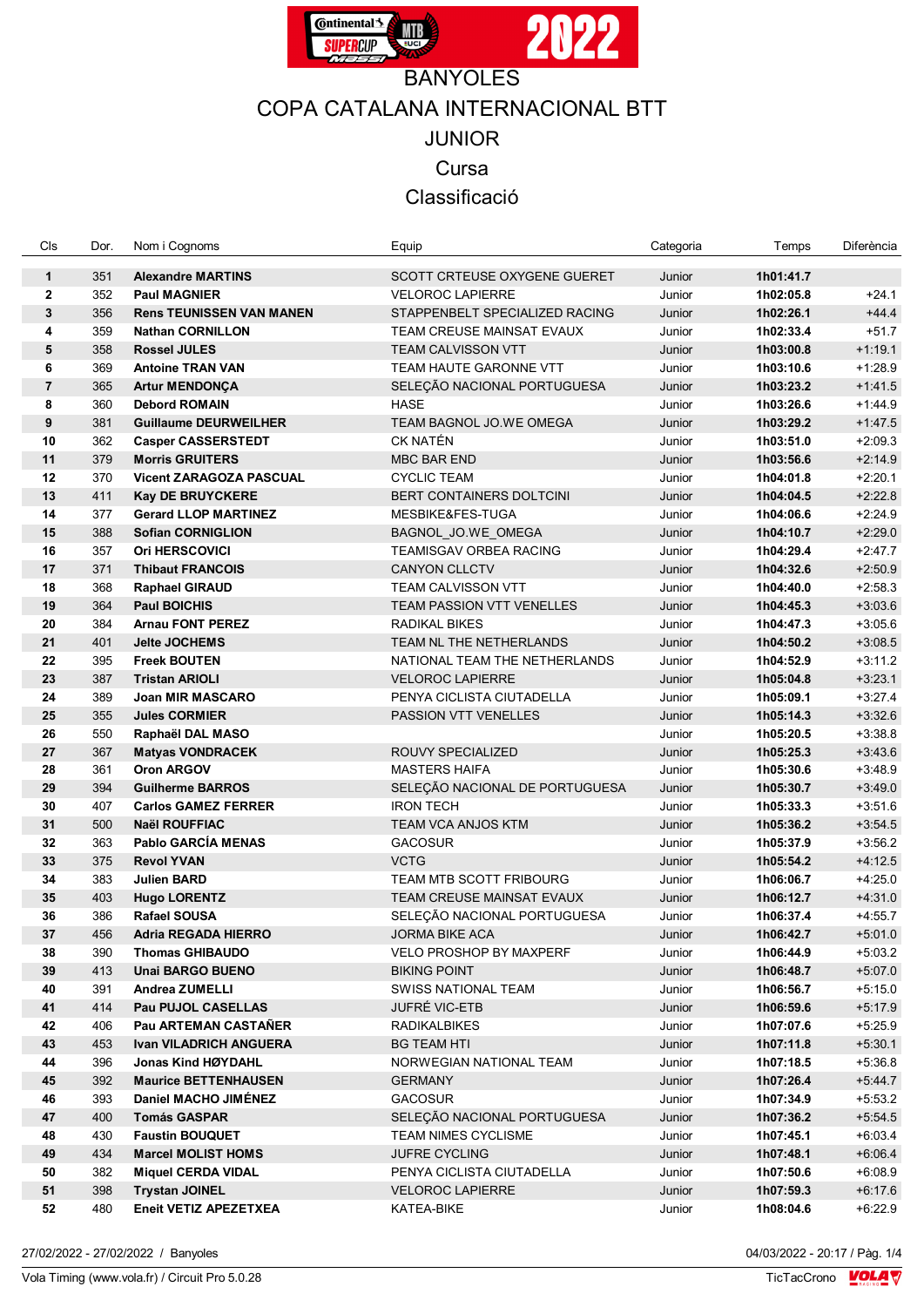



## BANYOLES COPA CATALANA INTERNACIONAL BTT JUNIOR Cursa Classificació

| Cls       | Dor.       | Nom i Cognoms                                            | Equip                                  | Categoria        | Temps                  | Diferència               |
|-----------|------------|----------------------------------------------------------|----------------------------------------|------------------|------------------------|--------------------------|
| 53        | 512        | <b>Leon TAILLIEU</b>                                     | ORBEA G-BIKES MTB RACING TEAM          | Junior           | 1h08:09.0              | $+6:27.3$                |
| 54        | 405        | <b>Emile WALKER</b>                                      | <b>ENTENTE XC64</b>                    | Junior           | 1h08:16.1              | $+6.34.4$                |
| 55        | 457        | <b>Roger TURNE MARINELLO</b>                             | <b>JORMA BIKE ACA</b>                  | Junior           | 1h08:24.5              | $+6.42.8$                |
| 56        | 551        | <b>Quentin GUTH</b>                                      | TREK GIROMAGNY                         | Junior           | 1h08:28.9              | $+6.47.2$                |
| 57        | 469        | <b>Baptiste CHALIEZ</b>                                  | V2O                                    | Junior           | 1h08:31.7              | $+6:50.0$                |
| 58        | 516        | <b>Quentin LUCHINI</b>                                   | <b>VCA ANJOS KTM</b>                   | Junior           | 1h08:34.6              | $+6.52.9$                |
| 59        | 409        | <b>Alvaro ROJAS MORENO</b>                               | <b>GACOSUR</b>                         | Junior           | 1h08:39.1              | $+6.57.4$                |
| 60        | 479        | <b>Emeric SALEM</b>                                      | ÉVASION POURPRE                        | Junior           | 1h08:48.5              | $+7:06.8$                |
| 61        | 496        | <b>Pierre Louis BENNET</b>                               | <b>VCR</b>                             | Junior           | 1h08:52.3              | $+7:10.6$                |
| 62        | 372        | <b>Edgar LARRIEU</b>                                     | TEAM HAUTE GARONNE VTT                 | Junior           | 1h09:03.9              | $+7:22.2$                |
| 63        | 501        | <b>Vincent MAZIMANN</b>                                  | <b>TREK GIROMAGNY</b>                  | Junior           | 1h09:05.9              | $+7:24.2$                |
| 64        | 373        | <b>Fadri BERNET</b>                                      | MÖBEL MÄRKI MTB PRO TEAM               | Junior           | 1h09:10.3              | $+7:28.6$                |
| 65        | 433        | <b>Pierre SAINT MARTIN</b>                               | TEAM NIMES CYCLISME                    | Junior           | 1h09:13.6              | $+7:31.9$                |
| 66        | 437        | <b>Joan MARTELL SANCHEZ</b>                              | <b>MESBIKE &amp; FES TUGA</b>          | Junior           | 1h09:18.3              | $+7:36.6$                |
| 67        | 427        | <b>Nathan JOUHAULT</b>                                   | <b>C.S.G CYCLISME</b>                  | Junior           | 1h09:19.9              | $+7:38.2$                |
| 68        | 442        | <b>Toni SAEZ HERRERO</b>                                 | <b>TREKBICISPRINT</b>                  | Junior           | 1h09:23.5              | $+7.41.8$                |
| 69        | 446        | <b>Camille GROUSSET</b>                                  | UVC COMPETITION                        | Junior           | 1h09:30.1              | $+7.48.4$                |
| 70        | 464        | <b>Nathan CHAMBLAS</b>                                   | XC 63 TEAM                             | Junior           | 1h09:40.8              | $+7:59.1$                |
| 71        | 435        | <b>Genís VILA CARMONA</b>                                | <b>JUFRE VIC-ETB</b>                   | Junior           | 1h09:50.4              | $+8:08.7$                |
| 72        | 502        | <b>Corentin KELLER</b>                                   | <b>TREK GIROMAGNY</b>                  | Junior           | 1h09:53.6              | $+8:11.9$                |
| 73        | 376        | <b>Enzo TOMATIS</b>                                      | <b>AIX VTT</b>                         | Junior           | 1h09:55.2              | $+8:13.5$                |
| 74        | 505        | <b>Lucas PINEAU</b>                                      | TEAM LAVAL CYCLISME 53                 | Junior           | 1h09:57.5              | $+8:15.8$                |
| 75        | 478        | <b>Clement PARROT</b>                                    | <b>VELO CLUB MENDE LOZERE</b>          | Junior           | 1h09:58.7              | $+8:17.0$                |
| 76        | 484        | <b>Matan SHEMER</b>                                      | <b>VCI</b>                             | Junior           | 1h09:58.8              | $+8.17.1$                |
| 77        | 447        | <b>Ivan GALLAGUET NAVARRO</b>                            | <b>NINETA BIKE CLUB</b>                | Junior           | 1h10:11.4              | $+8:29.7$                |
| 78        | 366        | <b>Daniel GELABERT POL</b>                               | <b>BIKINGPOINT</b>                     | Junior           | 1h10:15.0              | $+8:33.3$                |
| 79        | 421        | Oriol MUXÍ TATJÉ                                         | <b>MESBIKE &amp; FES TUGA</b>          | Junior           | 1h10:18.2              | $+8.36.5$                |
| 80        | 426        | <b>Nuno Miguel GOMES DUARTE</b>                          | JORMA BIKE ACA                         | Junior           | 1h10:41.2              | $+8.59.5$                |
| 81        | 410        | <b>Marc ZARAGOZA PASCUAL</b>                             | <b>CYCLIC TEAM</b>                     | Junior           | 1h10:44.2              | $+9:02.5$                |
| 82        | 506        | <b>Victor ARLES</b>                                      | V2O                                    | Junior           | 1h11:06.7              | $+9:25.0$                |
| 83        | 441        | Lluc PLANA JUANOLA                                       | <b>TEAM TORRENT</b>                    | Junior           | 1h11:11.0              | $+9.29.3$                |
| 84        | 439        | <b>Ferran ROS BRICOLLÉ</b>                               | FES BICI 3.0                           | Junior           | 1h11:13.2              | $+9:31.5$                |
| 85        | 443        | <b>Martí CAMPMOL PAYET</b>                               | <b>RADICALBIKES</b>                    | Junior           | 1h11:15.6              | $+9.33.9$                |
| 86        | 408        | Rafel LLADÓ VILLALONGA                                   | NO.                                    | Junior           | 1h11:22.3              | $+9.40.6$                |
| 87        | 436        | <b>Martí MARRODAN TIO</b>                                | <b>JUFRE VIC - ETB</b>                 | Junior           | 1h11:30.3              | $+9.48.6$                |
| 88        | 511        | <b>Evan SCHOUTEDEN</b>                                   | ORBEA G-BIKES MTB CYCLING TEAM         | Junior           | 1h11:31.5              | $+9.49.8$                |
| 89        | 459        | Robin AZZOLA                                             | TEAM LOZERE CYCLISME                   | Junior           | 1h11:42.3              | $+10:00.6$               |
| 90        | 497        | Simon PORTELLI                                           | <b>VCR</b>                             | Junior           | 1h11:46.7              | $+10:05.0$               |
| 91        | 488        | Adán BORTOLAZZI MARISCAL                                 | <b>SAXUN EXTRUSAX PRIMOTI</b>          | Junior           | 1h11:50.7              | $+10:09.0$               |
| 92        | 385        | <b>Gabriel ECHEVERRI BANDRÉS</b>                         | <b>BTT NAVARRA</b>                     | Junior           | 1h12:07.9              | $+10:26.2$               |
| 93        | 455        | <b>Leo MARZAL ALTEMIR</b>                                | <b>BIKEPARK BAUHAUS TORREDEMBARRA</b>  | Junior           | 1h12:11.9              | $+10:30.2$               |
| 94        | 507        | <b>Tibo FLEERACKERS</b>                                  | ORBEA-GBIKES MTB RACING TEAM           | Junior           | 1h12:21.3              | $+10:39.6$               |
| 95        | 465        | Mael PEYS                                                | TEAM VTT GAURIAC 33                    | Junior           | 1h12:22.8              | $+10:41.1$               |
| 96        | 416        | Enzo VAZQUEZ DUCHAMP                                     | AMUNT CC-TBIIKES-BH                    | Junior           | 1h12:24.8              | $+10:43.1$               |
| 97        | 508        | <b>Paul CURTY</b>                                        | TEAM VELO CLUB DOLOIS                  | Junior           | 1h12:33.9              | $+10:52.2$               |
| 98        | 481        | <b>Matahi PUJOL</b>                                      | <b>VTT EVASION POURPRE</b>             | Junior           | 1h12:36.5              | $+10:54.8$               |
| 99<br>100 | 487<br>440 | <b>Oriol CODINA BLAZQUEZ</b><br><b>Leonardo TONARINI</b> | <b>JUFRÉ CYCLING</b><br>IB_MTB_ACADEMY | Junior           | 1h12:38.6              | $+10:56.9$               |
| 101       | 466        | Pau FARRERO JUSCAFRESA                                   | <b>IRONTECH TECNIC AMBISIST</b>        | Junior           | 1h12:40.4              | $+10:58.7$               |
| 102       | 423        | <b>Ronald SORRIBES ARAUZ</b>                             | MIGSEGRE BIKE CLUB                     | Junior<br>Junior | 1h12:48.0<br>1h12:48.4 | $+11:06.3$<br>$+11:06.7$ |
| 103       | 486        | <b>Guilhem PIT</b>                                       | <b>CALVISSON VTT</b>                   | Junior           | 1h13:04.7              | $+11:23.0$               |
| 104       | 482        | <b>Marvin PENEL</b>                                      | PENEL                                  | Junior           | 1h13:19.9              | $+11:38.2$               |
| 105       | 444        | <b>Jordi CANALS SAEZ</b>                                 | <b>CICLES SANS</b>                     | Junior           | 1h13:26.2              | $+11.44.5$               |
| 106       | 458        | <b>Bernat SASPLUGAS VAZQUEZ</b>                          | JORMA BIKE ANDORRA                     | Junior           | 1h13:36.5              | $+11:54.8$               |
| 107       | 422        | Adrià AYALA LOPEZ                                        | <b>TREK BICISPRINT SABADELL</b>        | Junior           | 1h13:37.6              | $+11:55.9$               |
|           |            |                                                          |                                        |                  |                        |                          |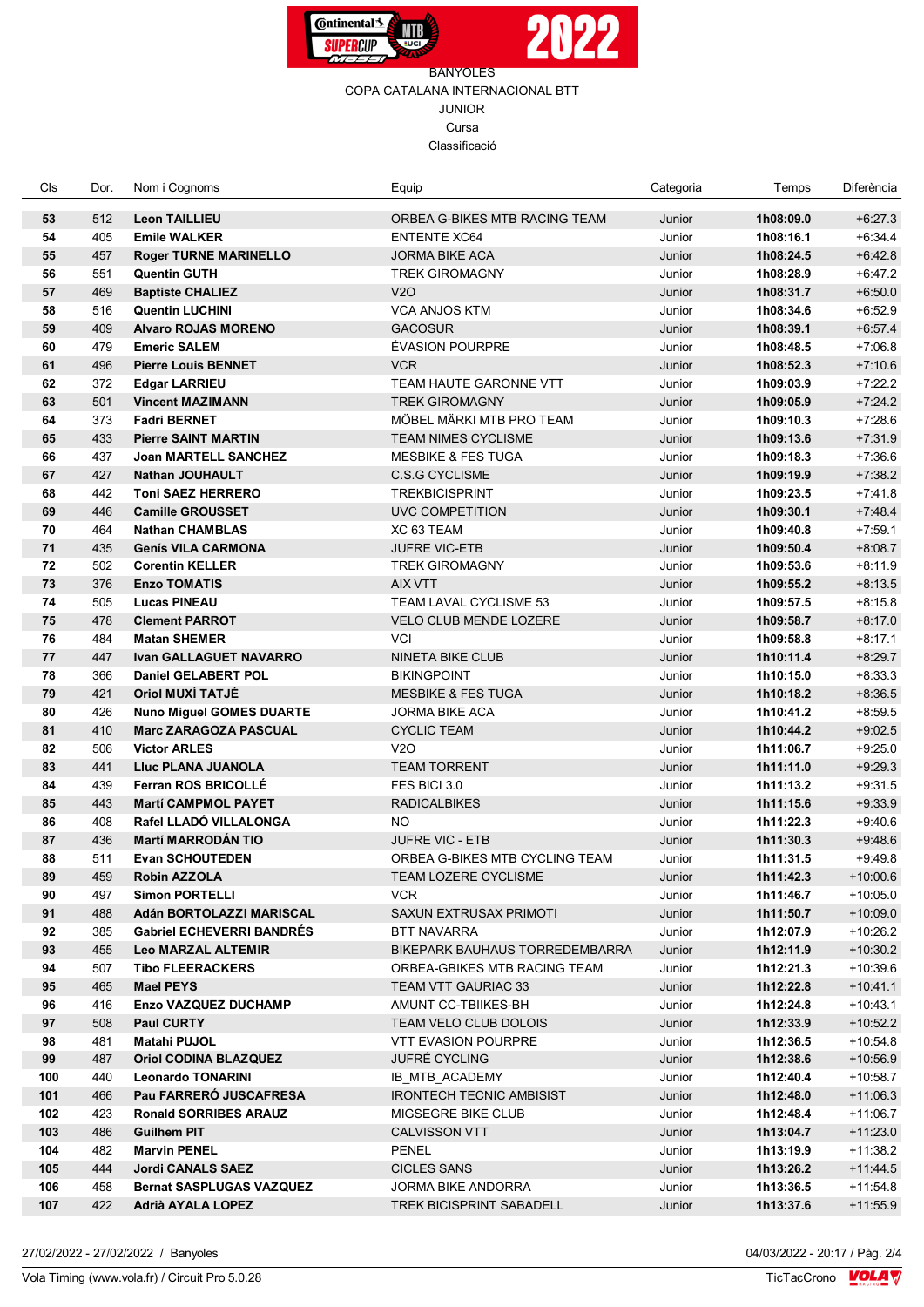



## BANYOLES COPA CATALANA INTERNACIONAL BTT JUNIOR Cursa Classificació

| Cls | Dor. | Nom i Cognoms                     | Equip                              | Categoria | Temps     | Diferència |
|-----|------|-----------------------------------|------------------------------------|-----------|-----------|------------|
| 108 | 483  | <b>Hélian LASSORT</b>             | <b>VCBA</b>                        | Junior    | 1h13:37.8 | $+11:56.1$ |
| 109 | 467  | <b>Arthur ABRIVARD</b>            | <b>TEAM VTT GAURIAC</b>            | Junior    | 1h13:38.2 | $+11:56.5$ |
| 110 | 399  | Jan PÄTZOLD                       | TG 1892 E.V. BOPPARD               | Junior    | 1h13:43.1 | $+12:01.4$ |
| 111 | 404  | <b>Roi FABIAN</b>                 | <b>SR</b>                          | Junior    | 1h13:55.4 | $+12:13.7$ |
| 112 | 515  | <b>Samuel HUGUES</b>              | ROC DE LA LÈGUE                    | Junior    | 1h13:55.8 | $+12:14.1$ |
| 113 | 460  | <b>Marc MARINA TORRES</b>         | <b>ADDICT BIKES TEAM</b>           | Junior    | 1h13:56.9 | $+12:15.2$ |
| 114 | 461  | <b>Pol FONT</b>                   | <b>BICIEQUIP</b>                   | Junior    | 1h13:58.3 | $+12:16.6$ |
| 115 | 473  | Eloi MACIÀ VIDAL                  | <b>ECCO</b>                        | Junior    | 1h14:09.2 | $+12:27.5$ |
| 116 | 462  | <b>Iker CHILLARÓN CASTELLANOS</b> | <b>CENIT - RADIKAL BIKES</b>       | Junior    | 1h14:11.9 | $+12:30.2$ |
| 117 | 489  | Leo GARROCQ                       | <b>VCBA</b>                        | Junior    | 1h14:20.2 | $+12:38.5$ |
| 118 | 474  | <b>Oriol ESCRIBANO ORTEGA</b>     | <b>VB SPORTS</b>                   | Junior    | 1h14:22.3 | $+12:40.6$ |
| 119 | 415  | <b>Guillem MIRANDA PARTERA</b>    | TREK BICISPRINT SABDELL            | Junior    | 1h14:22.7 | $+12:41.0$ |
| 120 | 454  | <b>Biel CAMPAS TOLOSA</b>         | <b>JUFRÉ CYCLING</b>               | Junior    | 1h14:23.9 | $+12:42.2$ |
| 121 | 397  | <b>Nizan MANHAIM</b>              | SR                                 | Junior    | 1h14:30.8 | $+12:49.1$ |
| 122 | 402  | <b>Omer DAGRY</b>                 | <b>SR</b>                          | Junior    | 1h14:34.5 | $+12:52.8$ |
| 123 | 510  | <b>Tom CHENEVAL</b>               | <b>XC63</b>                        | Junior    | 1h14:35.5 | $+12:53.8$ |
| 124 | 449  | <b>Eric RUIZ EXPOSITO</b>         | TBIKE BH-AMUNT CC                  | Junior    | 1h14:44.0 | $+13:02.3$ |
| 125 | 451  | Aniol SITJÀ GIFREU                | <b>RADIKALBIKES</b>                | Junior    | 1h14:48.3 | $+13:06.6$ |
| 126 | 504  | <b>Pablo BASSAS CAMARERO</b>      | <b>OPEN NATURA</b>                 | Junior    | 1h14:57.7 | $+13:16.0$ |
| 127 | 424  | <b>Aleix VALLHONRAT ARAGO</b>     | <b>TREK BICISPRINT SABADELL</b>    | Junior    | 1h15:14.1 | $+13:32.4$ |
| 128 | 448  | <b>Marc VENEGAS RAMOS</b>         | <b>T-BIKES BH AMUNT CC</b>         | Junior    | 1h15:27.7 | $+13:46.0$ |
| 129 | 477  | <b>Roméo GUERY</b>                | <b>VCBA</b>                        | Junior    | 1h15:36.5 | $+13:54.8$ |
| 130 | 520  | <b>Aleix MOYANO SABATER</b>       | <b>TERBIKES-BAIX TER</b>           | Junior    | 1h16:09.3 | $+14:27.6$ |
| 131 | 471  | <b>Marius ANDRE</b>               | <b>HG GREEN BIKE</b>               | Junior    | 1h16:33.3 | $+14:51.6$ |
| 132 | 514  | <b>Milan GEENS</b>                | ORBEA-GBIKES MTB RACING TEAM       | Junior    | 1h16:35.7 | $+14:54.0$ |
| 133 | 374  | Arnau ILLA FABREGAS               | <b>JUFRE VIC-ETB</b>               | Junior    | 1h16:36.9 | $+14:55.2$ |
| 134 | 485  | <b>Loris LYOTARD</b>              | <b>UVC TEAM</b>                    | Junior    | 1h16:41.4 | $+14:59.7$ |
| 135 | 425  | <b>Marcel SANS MATEU</b>          | <b>KENDA BICIOCASION-BARCELONA</b> | Junior    | 1h16:47.0 | $+15:05.3$ |
| 136 | 495  | <b>Quico LLINARES VALERO</b>      | CLUB CICLISTA LA VILA JOIOSA       | Junior    | 1h16:50.8 | $+15:09.1$ |
| 137 | 418  | Jordi LÓPEZ GARCÍA                | <b>TREK BICISPRINT SABADELL</b>    | Junior    | 1h16:57.5 | $+15:15.8$ |
| 138 | 419  | <b>Adria MASET RUSTULLET</b>      | <b>CCVILAJUIGA-EOBIKES</b>         | Junior    | 1h17:03.8 | $+15:22.1$ |
| 139 | 470  | <b>Andreu SASTRE MOLL</b>         | PENYA CICLISTA CIIUTADELLA         | Junior    | 1h17:07.9 | $+15:26.2$ |
| 140 | 491  | Álvaro ESTEVAN SOLA               | <b>REYES MAGOS IBI</b>             | Junior    | 1h17:10.0 | $+15:28.3$ |
| 141 | 438  | <b>Lucas CAILLETEAU</b>           | <b>VCBA</b>                        | Junior    | 1h17:41.7 | $+16:00.0$ |
| 142 | 476  | Alan VILAPLANA GONZALEZ           | <b>KENDA BICIOCASION BARCELONA</b> | Junior    | 1h17:55.3 | $+16:13.6$ |
| 143 | 513  | Hugo FERNÁNDEZ DE LA RIVA         | <b>BIKING POINT</b>                | Junior    | 1h17:59.3 | $+16:17.6$ |
| 144 | 468  | <b>Aleix MACIAS RUZ</b>           | 2RODES GRUP AMSA                   | Junior    | 1h18:00.8 | $+16:19.1$ |
| 145 | 493  | <b>Léo DE ANTONI</b>              | <b>ISL RANDO</b>                   | Junior    | 1h18:00.8 | $+16:19.1$ |
| 146 | 509  | <b>Clement CORTET</b>             | TEAM VELO CLUB DOLOIS              | Junior    | 1h18:21.7 | $+16:40.0$ |
| 147 | 522  | Armand PEÑA CANO                  | EC ODENA                           | Junior    | 1h19:05.4 | $+17:23.7$ |
| 148 | 492  | <b>Lambert JULES</b>              | <b>ISL RANDO</b>                   | Junior    | 1h19:14.2 | $+17:32.5$ |
| 149 | 445  | August ARAÑÓ ALONSO               | KENDA BICIOCASIÓN BARCELONA        | Junior    | 1h19:15.5 | +17:33.8   |
| 150 | 521  | <b>Killian BARROSO BLANCH</b>     | <b>JUFRE VIC ETB</b>               | Junior    | 1h21:34.5 | $+19:52.8$ |
| 151 | 490  | Adrià MASCORT VILARDOSA           | <b>JUFRECYCLING</b>                | Junior    | 1h21:55.0 | $+20:13.3$ |
| 152 | 452  | David MOLANO                      | <b>MESBIKE &amp; FES-TUGA</b>      | Junior    | 1h23:01.9 | $+21:20.2$ |
| 153 | 494  | <b>Marcal PORCAR MATEU</b>        | <b>JUFRECYCLING</b>                | Junior    | 1h23:10.4 | $+21:28.7$ |
| 154 | 475  | Oriol CASABÓ TARRÉS               | <b>TERBIKES- BAIX TER</b>          | Junior    | 1h23:26.9 | $+21.45.2$ |
| 155 | 517  | Yago DORADO PORTO                 | <b>CATBIKE</b>                     | Junior    | 1h24:27.6 | $+22:45.9$ |
| 156 | 417  | <b>Oriol POU ASENCIO</b>          | LA TORRETA BIKE                    | Junior    | 58:48.5   | +1 Volta   |
| 157 | 431  | <b>NII CEAMANOS SANGLAS</b>       | JUFRÉ VIC-ETB                      | Junior    | 1h01:15.8 | +1 Volta   |
| 158 | 518  | <b>Francisco PAREJO LORENZO</b>   | CAT BIKE CLUB CICLISTA             | Junior    | 1h04:40.6 | +1 Volta   |
| 159 | 378  | Pau MORILLA CODINA                | JUFRE VIC-ETB                      | Junior    | 43:44.2   | +2 Voltes  |

No Sortits

Vola Timing (www.vola.fr) / Circuit Pro 5.0.28

**Filip JECH** GAPP SYSTEM - KOLOFIX MTB RACI Junior